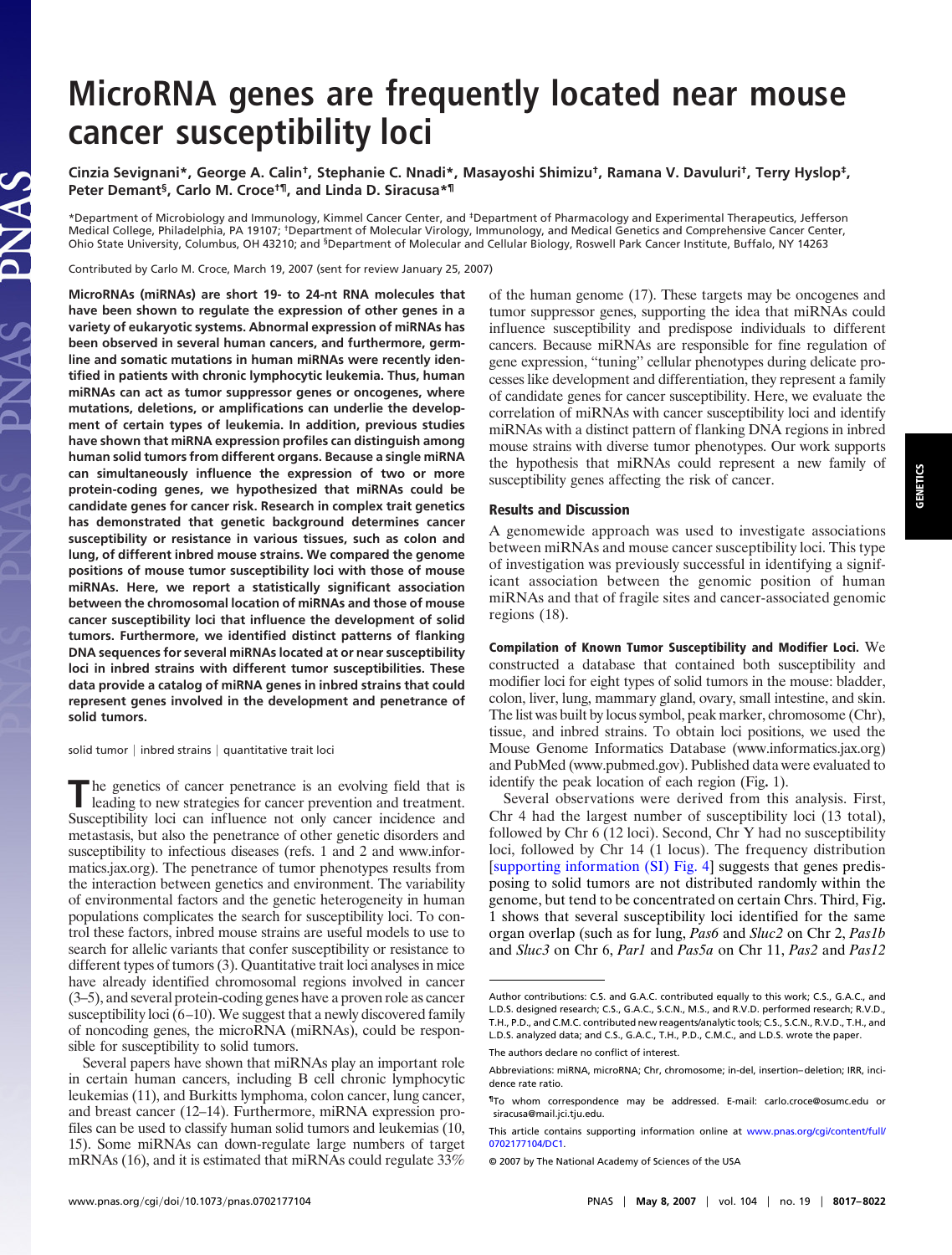

**Fig. 1.** Chromosomal positions of mouse tumor susceptibility loci and associated miRNAs. The MUSMIRSUS database was used to identify miRNAs at or near the peak of mouse tumor susceptibility loci (www.kimmelcancercenter.org/siracusa/musmirsus.htm). Mouse Chrs are shown with centromeres at the top. The map positions of mouse miRNAs (ovals) are compared with those of susceptibility loci (rectangles) for eight types of solid tumors. MiRNAs <5 Mb from the peak of a susceptibility locus are shown. A large cluster of 28 miRNAs on distal Chr 12 includes tissue-specific miRNA genes (*mir*-*127*, *mir*-*136*, *mir*-*134*, *mir*-*154*) that map to an imprinted region (19); most of these miRNAs reside near the lung *Sluc12* locus.

on Chr 17, and *Pas3b* and *Sluc1* on Chr 19). Because these tumor susceptibility loci were discovered by using different test conditions and strains in different laboratories and yet, reside in close proximity, they may be caused by the same gene(s). Fourth, several susceptibility loci identified for different organs overlap (such as *Hcs7*/*Hcif2* and *Pas8* on Chr 1, *Hcs3* and *Sluc12* on Chr 12, and the 9 loci on distal Chr 4). These findings suggest that genes controlling the integrity and/or homeostasis of multiple solid organs may be concentrated within the genome; there may be only one or multiple, closely linked genes in each of these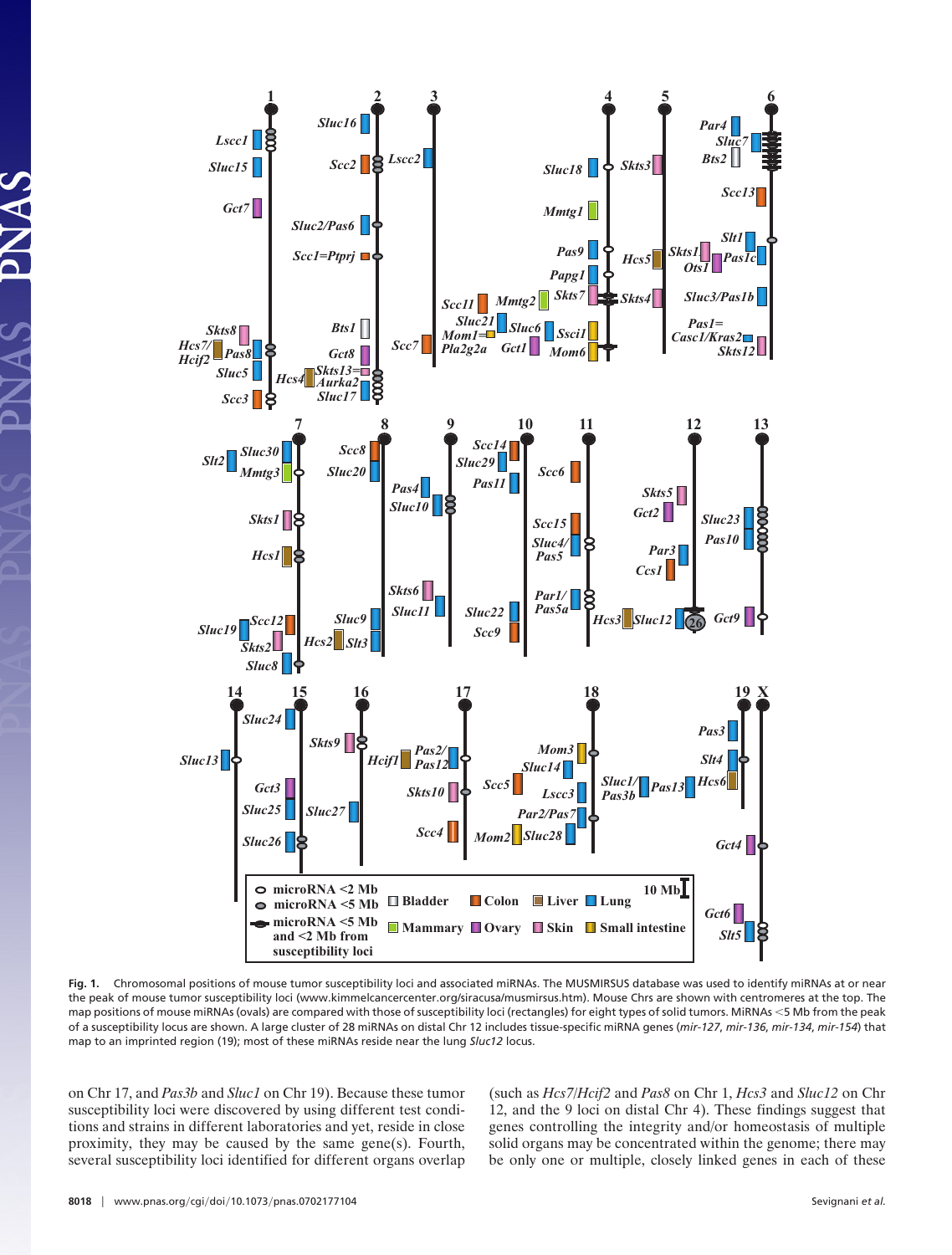## **Table 1. Examples of miRNAs located near solid tumor susceptibility loci**

| Locus/marker        | Chr            | Mb    | <b>Tissue</b>   | <b>Resistant strains</b>              | Susceptible<br>strains          | Distance<br>in $bp*$ | miRNA homolog<br>in human cancers <sup>†</sup>                 |
|---------------------|----------------|-------|-----------------|---------------------------------------|---------------------------------|----------------------|----------------------------------------------------------------|
| mmu-mir-30a         | $\mathbf{1}$   | 23.5  |                 |                                       |                                 | 791,353              | Low lung; high                                                 |
|                     |                |       |                 |                                       |                                 |                      | pancreas                                                       |
| $mmu$ -mir-30c-2    | 1              | 23.5  |                 |                                       |                                 | 771,919              | High prostate, colon,<br>pancreas; low<br>breast (miR-30c)     |
| Lscc1/D1Mit169      | $\mathbf{1}$   | 24.3  | Lung            | AKR/J, C57BL/6J,<br>129X1/SvJ         | A/J, SWR/J,<br><b>NIH Swiss</b> |                      |                                                                |
| mmu-mir-194-1       | 1              | 185.0 |                 |                                       |                                 | 169,212              | Human FRA1H                                                    |
| mmu-mir-215         | $\mathbf{1}$   | 185.0 |                 |                                       |                                 | 168,950              | Human FRA1H; high<br>lung, stomach                             |
| Scc3/D1Mit208       | $\mathbf{1}$   | 185.1 | Colon           | <b>BALB/cHeA</b>                      | STS/A                           |                      |                                                                |
| Sluc17/D2Mit200     | $\overline{2}$ | 179.5 | Lung            | B10.O20                               | O20                             |                      |                                                                |
| $mmu$ -mir-1-1      | $\overline{2}$ | 180.0 |                 |                                       |                                 | 597,348              |                                                                |
| $mmu$ -mir-133a-2   | $\overline{2}$ | 180.0 |                 |                                       |                                 | 606,679              |                                                                |
| $mmu$ -mir-31       | 4              | 87.2  |                 |                                       |                                 | 402,170              | High breast                                                    |
| Pas9/D4Mit77        | 4              | 87.6  | Lung            | BALB/c                                | A/J                             |                      |                                                                |
| Mmtg2/D4Mit200-308  | 4              | 118.6 | Mammary         | FVB/Nmul-TqN                          | FVB/NJ                          |                      |                                                                |
| mmu-mir-30c-1       | 4              | 119.1 |                 |                                       |                                 | 469,491              | High prostate, colon,<br>pancreas; low<br>breast (miR-30c)     |
| mmu-mir-30e         | 4              | 119.1 |                 |                                       |                                 | 472,563              |                                                                |
| Mom6/D4Mit64 - Tel  | 4              | 146.7 | Small intestine | AKR/J                                 | C57BL/6J                        |                      |                                                                |
| mmu-mir-34a         | 4              | 148.0 |                 |                                       |                                 | 855,896              | Human CAGR, high<br>lung, prostate, solid<br>cancer vs. normal |
| Sluc4/Pas5/D11Mit15 | 11             | 69.6  | Lung            | B10.O20                               | O20                             |                      |                                                                |
| $mmu$ -mir-324      | 11             | 69.6  |                 |                                       |                                 | 63,439               |                                                                |
| $mmu$ -mir-195      | 11             | 69.8  |                 |                                       |                                 | 286,438              | High lung, prostate,<br>solid cancer vs.<br>normal             |
| mmu-mir-196a-1      | 11             | 95.9  |                 |                                       |                                 | 20,475               | High lung, prostate<br>$(miR-196-1)$                           |
| Par1/Pas5a/D11Mit54 | 11             | 95.9  | Lung            | C57BL/6J, BALB/c,<br>SM/J, M. spretus | A/J                             |                      |                                                                |
| mmu-mir-10a         | 11             | 96.0  |                 |                                       |                                 | 31,526               | High colon, lung,<br>solid cancer vs.<br>normal                |
| $mmu$ -mir-152      | 11             | 96.5  |                 |                                       |                                 | 564,754              | Low pancreas, solid<br>cancer vs. normal                       |
| mmu-mir-219-1       | 17             | 32.5  |                 |                                       |                                 | 719,176              | Low lung                                                       |
| Pas2/Pas12/D17Mit34 | 17             | 33.2  | Lung            | C57BL/6J                              | A/J                             |                      |                                                                |

miRNAs located 1 Mb from the peak marker of susceptibility loci on Chrs 1, 2, 4, 11, 17 are shown. For a complete list, see the MUSMIRSUS Database (www.kimmelcancercenter.org/siracusa/musmirsus.htm).

\*The base pairs (bp) represent the distance between a miRNA and the closest susceptibility locus.

†Data from refs. 18, 23, and 24 (solid cancers vs. normal tissues are from tables 10, 11, and 12 in ref. 24).

regions. Alternatively, future studies that define more susceptibility loci in these and other organs may prove otherwise.

**Construction of the MUSMIRSUS Database.** A total of 229 mouse miRNA gene locations were downloaded from the July 2005 miRNA registry web site (http://microrna.sanger.ac.uk). We combined and compared the Mb positions of mouse miRNAs with those of known susceptibility and modifier loci (www.ensembl.org); this ordered list was used to identify miRNAs that mapped at or near the peak of tumor loci (see Table 1 as an example). The database was named MUSMIRSUS, for *Mus* miRNA susceptibility and is contained in its entirety at www.kimmelcancercenter.org/ siracusa/musmirsus.htm.

**A Significant Number of miRNAs Are Located Close to Tumor Susceptibility Loci.** To test hypotheses about the relationship of the incidence of miRNAs and their association with tumor susceptibility loci, we used the random effect poisson regression model (18). For this analysis, the random effect used was Chr, in that data within a Chr is assumed correlated. Under this model, the number of miRNAs defined ''events'' and nonoverlapping lengths of susceptibility regions defined ''time.'' The ''length'' of a susceptibility region was  $\pm 0.5$  Mb if the gene is known or estimated as  $\pm 5$  Mb from the peak marker. Although a quantitative trait locus need not be at the peak marker, the critical distance selected here covers the most likely interval. A miRNA was considered within a susceptibility region if it was located  $\pm$ 5 Mb from the peak location of a given locus. The fixed effect in the model consisted of an indicator variable for the presence/absence of each susceptibility region. We report the incidence rate ratio (IRR), two-sided 95% confidence interval of the IRR, and two-sided *P* values for testing the hypothesis that the IRR is 1.0. An IRR significantly  $>1$  indicates an increase in the number of miRNAs within a region. All statistical computations were completed by using STATA version 7.0.

AS PNAS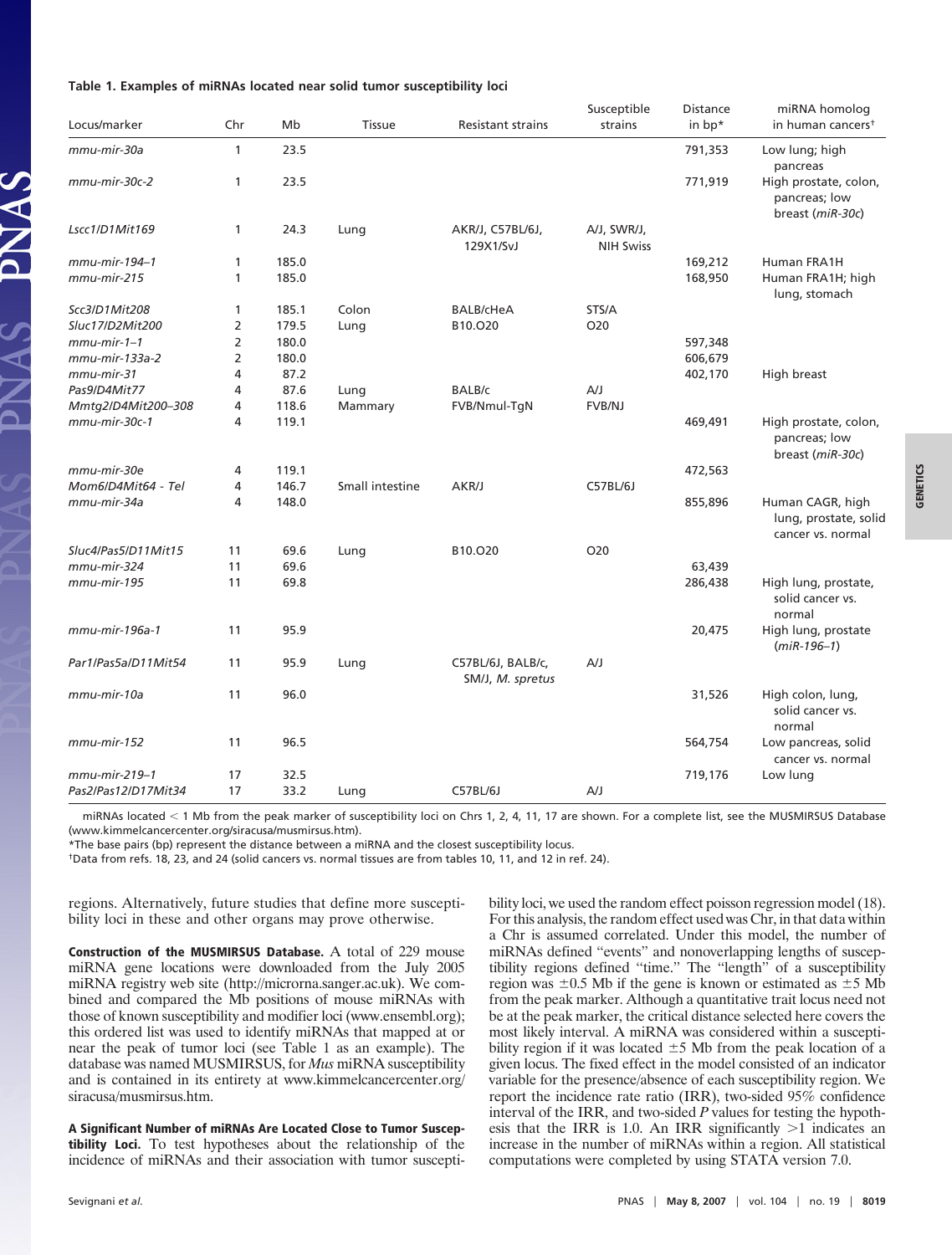

**Fig. 2.** Rates of miRNAs in tumor-susceptibility regions of mouse Chrs. The plot illustrates the estimated rate of miRNAs in susceptibility regions versus nonsusceptibility regions by Chr. For plotting purposes, rates of miRNAs within a region are computed as number of miRNAs per length of region (within each Chr). Rates of miRNAs are plotted by Chr and susceptibility region status (susceptibility region versus not). The estimated length in Mb of the genome was based on Ensembl version 33 (September 2005). There is a significant association ( $P < 0.001$ ) of the incidence of miRNAs near the peak of tumor-susceptibility regions.

Overall, 96 miRNAs (41.9%) were located  $\leq$  5 Mb from the peak of the closest locus (or loci), representing a highly significant association between the incidence of miRNAs and tumor susceptibility regions. Specifically, the relative incidence of miRNAs occurred at a rate 1.5 times higher in susceptibility regions than nonsusceptibility regions  $[IRR = 1.63; 95%$  confidence interval  $(1.25, 2.14); P < 0.001$ . Therefore, miRNAs were found more often in (or near) susceptibility regions than in other areas of the genome (Fig**.** 2). The estimated rate of miRNAs is moderate in most Chrs, but quite large in Chrs 2, 6, 7, 13, and especially 12. Thus, a larger number of miRNAs than expected by chance occurs in these five Chrs. Regardless of location, the model indicates that miRNAs are significantly more likely to reside within tumor susceptibility regions than outside of them. In addition, a recent report suggests an association between the locations of mouse miRNAs and known sites of retroviral integration in mouse cancers (20).

**Specific miRNAs as Candidates for Tumor Susceptibility Loci.** Thirtyfive of the 229 miRNAs  $(15.3\%)$  are located in close proximity (<2 Mb) to 24 susceptibility loci, some of which overlap with the same miRNA. For example, *mir*-*30c*-*1* and *mir*-*30e* are 0.47 Mb distal to the mammary *Mmtg2* locus, 2.5 Mb proximal to the colon *Scc11* locus, and 3.6 Mb distal to the skin *Skts7* locus on Chr 4. Similarly, *mir-34a* is 0.86 Mb distal to the small intestine *Mom6* locus and  $\leq 4.6$ Mb distal to the ovary *Gct1* locus on Chr 4. In addition, the bladder *Bts2* locus and the lung *Sluc7* locus overlap on Chr 6 and reside 0.4–4.8 Mb from a cluster of six miRNAs. These miRNAs are all  $1$  Mb from at least one susceptibility locus and also reside  $5$  Mb from a second susceptibility locus for a different organ.

Eighteen mouse miRNAs  $(7.9\%)$  localized near  $(<5$  Mb) susceptibility loci correspond to human miRNAs located in human cancer-associated regions and fragile sites as reported (18). Some of these 18 miRNAs are members of the *let* family (*let*-*7a*-*1*, *let*-*7a*-*2*, *let*-*7d*, *let*-*7f*-*1*), and reduced expression of *let*-*7* miRNAs is associated with shortened postoperative survival in human lung cancer (21). Because the expression of *let*-*7* and RAS protein are opposite in lung tumors versus normal tissue, RAS was shown to be regulated

**<sup>8020</sup>** www.pnas.org-cgi-doi-10.1073-pnas.0702177104 Sevignani *et al.*

by the *let*-*7* family (22). In fact, members of *let*-*7* are located within 4 Mb of loci predisposing to lung cancer: *let*-*7a*-*2* at *Sluc10* on Chr 9, *let*-*7f*-*2* at *Slt5* on Chr X, and the cluster*let*-*7d*, *let*-*7f*-*1*, and *let7a*-*1* at *Sluc23* on Chr 13. The list of miRNAs at or near sites commonly altered in human cancers includes *mir*-*215* and *mir*-*194*-*1*, which are 0.17 kb from *D1Mit208*, a marker that defines the peak of the colon *Scc3* locus on Chr 1. Homologous human miRNAs are located inside the FRA1H at Chr 1q42.1; this fragile site is an HPV16 integration site involved in cervical cancer (18). In addition, *mir*-*181b*-*2* and *mir*-*199b* are 3.3 Mb from the peak of the colon *Scc2* locus on Chr 2; homologous human miRNAs are located inside a cancer-associated genomic region at Chr 9q33–34.1, which is a region commonly deleted in bladder cancer (18).

Some miRNAs can act as oncogenes or tumor suppressor genes (12, 14). If our hypothesis that miRNAs are candidates for tumor susceptibility genes is true, it is expected that some miRNAs will act cell autonomously and be abnormally expressed in cancer cells, whereas others will act noncell autonomously to influence cancer development (4). The expression of human homologs of candidate miRNAs for mouse tumor susceptibility loci was extensively reported. Nineteen of the 35 (54.3%) miRNAs located  $\leq$ 2 Mb from the peak of a tumor susceptibility locus are abnormally expressed in at least one type of human solid cancer, with expression being significantly different from normal controls (23, 24).

**Direct Sequence Screen of Inbred Strains.** Discrete sequence alterations are frequently found in human cancers, and variation in the sequence of precursor miRNAs were identified in the normal human population (25) and the germ line of cancer patients (26). It was shown that a C-to-A polymorphism in the mature *mir*-*30c*-*2* sequence may alter target selection and thus exert profound biological effects (25). According to the miRanda algorithm, 10 of 12 predicted targets were not considered likely for the A-type variant *mir-30c-2.* Interestingly, the mouse homolog is located  $\leq 1$  Mb from the peak marker of the lung *Lscc1* locus on Chr 1.

We sequenced several miRNAs to determine whether inbred strains with different tumor susceptibilities possessed unique al-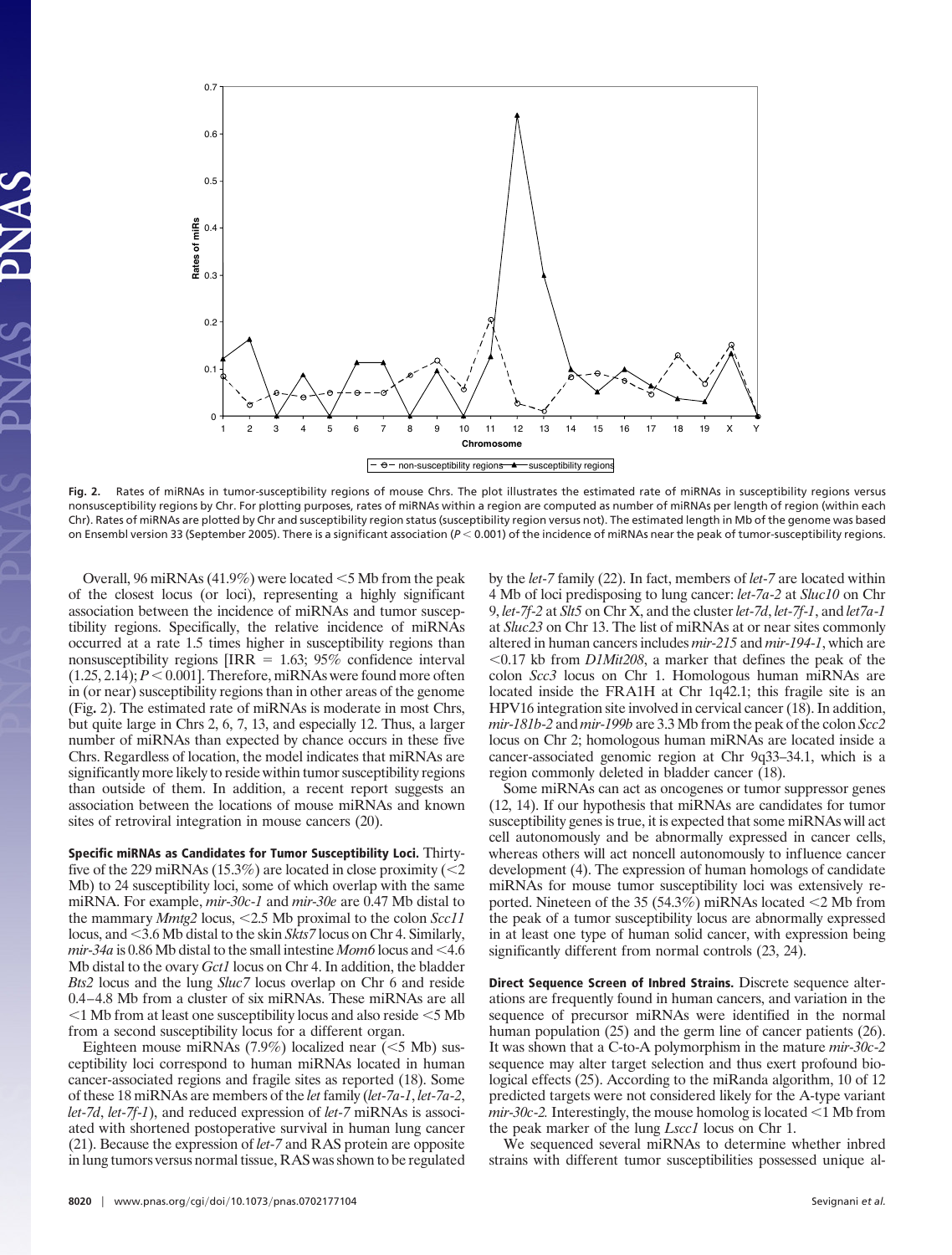

**Fig. 3.** MiRNA gene sequences differ between resistant and susceptible inbred strains. The nucleotide sequences of *mir*-*1*-*1* on Chr 2 (near the lung *Sluc17* locus) (*A*), *mir*-*219*-*1* on Chr 17 (near the lung *Pas2*/*Pas12* locus) (*B*), and

leles. Of 229 miRNAs,  $10\%$  are located  $\leq 1$  Mb from the peak marker that defines 15 solid tumor susceptibility loci (see Table 1 as an example). In fact, eight of these loci have more than one miRNA that lies  $\leq 1$  Mb away from their peak marker. Selection of miRNAs was based on criteria that included their proximity to susceptibility loci, the same miRNA being present in human cancer-associated genomic regions, and the available inbred strains. We sequenced 13 miRNAs (*mir*-*1*-*1*, *mir*-*7*-*1*, *mir*-*10a*, *mir*-*30c*-*2*, *mir*-*31*, *mir*-*34a*, *mir*-*133a*-*2*, *mir*-*196a*-*1*, *mir*-*207*, *mir*-*219*-*1*, *mir*-*324*, *mir*-*346*, and *mir*-*448*) comparing susceptible, resistant, and/or common inbred strains.

Genomic regions corresponding to each precursor miRNA were amplified, including flanking  $5'$  and  $3'$  ends, because these regions are needed for miRNA expression (27). A highly conserved motif  $\approx$  200 bp upstream of the miRNA stem loop was found in most independently (intergenic) transcribed nematode miRNAs (28). Moreover, independent transcription units in which the precursor miRNA is sufficient for processing have been found in plants, with their promoter elements being located upstream of the stem loop (29).

Seven of the 13 miRNAs showed sequence differences between inbred strains (Fig. 3 and [SI Figs. 5–8\)](http://www.pnas.org/cgi/content/full/0702177104/DC1). Fig**.** 3*A* shows that the flanking region of *mir*-*1*-*1* (near *Sluc17*) has six substitutions upstream of the stem loop in the susceptible O20 compared with the resistant B10.O20 strain. Fig**.** 3*B* shows a deletion of TCCTTC for *mir*-*219*-*1* (near *Pas2*/*Pas12*) in the susceptible A/J compared with the resistant B6 strain. Furthermore, A/J carries a base substitution upstream and downstream of the stem loop. Fig**.** 3*C* shows a dramatic difference upstream of the *mir*-*196a*-*1* stem loop (near *Par1*/*Pas5a*). The susceptible A/J carries the longest stretch of guanines compared with the resistant B6, SM/J, and *Mus spretus* strains. Together with substitutions, the data show that there are four *mir*-*196a*-*1* alleles. In addition, *M. spretus* has the only substitution found within a stem-loop structure.

For *mir*-*30c*-*2* (near *Lscc1*), the resistant AKR and B6 strains had different alleles, with six substitutions and one insertion–deletion (in-del). The susceptible A/J strain has a third allele [\(SI Fig](http://www.pnas.org/cgi/content/full/0702177104/DC1)**.** 5). For *mir*-*133a*-*2* (near *Sluc17*), a deletion of TATATGTA was found in the susceptible O20 compared with the resistant B10.O20 strain. Furthermore, there are four substitutions upstream and two substitutions downstream of the *mir*-*133a*-*2* stem loop [\(SI Fig](http://www.pnas.org/cgi/content/full/0702177104/DC1)**.** 6). For *mir*-*34a* (near *Mom6*), six substitutions and one in-del was found between the susceptible B6 and the resistant AKR strains. AKR and C3H had the same allele, B6, BALB and A/J had a second allele, and CAST had a third allele [\(SI Fig](http://www.pnas.org/cgi/content/full/0702177104/DC1)**.** 7)**.** For *mir*-*10a* (near *Par1*/*Pas5a*), an in-del upstream of the stem loop was detected between the susceptible A/J versus the resistant B6 and SM/J strains (as well as BALB). *M. spretus* and CAST had additional unique alleles [\(SI Fig](http://www.pnas.org/cgi/content/full/0702177104/DC1)**.** 8).

*mir*-*196a*-*1* on Chr 11 (near the lung *Par1*/*Pas5a* locus) (*C*) are shown in the strains indicated in the top left boxes. Gray shading highlights sequence variants (substitutions and/or in-dels). The miRNA stem-loop sequences are in bold, and the mature miRNA sequences are underlined. The tumorsusceptibility loci that map close to each miRNA are shown in parentheses. For *mir*-*1*-*1*, several substitutions were found between the resistant B10.O20 and the susceptible O20 strain. The sequence of B10.O20 is identical to that of the B6 strain. For *mir*-*219*-*1*, a 6-bp in-del and two substitutions were found between the resistant B6 and the susceptible A/J strains. For *mir*-*196a*-*1*, four alleles were detected; the sequence of B6 is identical to that of the evolutionarily divergent CAST strain. The asterisk indicates the position of a substitution found within the *mir*-*196a*-*1* stem loop. *Mir*-*196a*-*2* was also sequenced, because it has the same mature sequence as *mir*-*196a*-*1*, but is located on a different Chr; *mir*-*196a*-*2* had two substitutions upstream of the stem loop in *M. spretus*, but no difference was found between susceptible and resistant strains (data not shown).